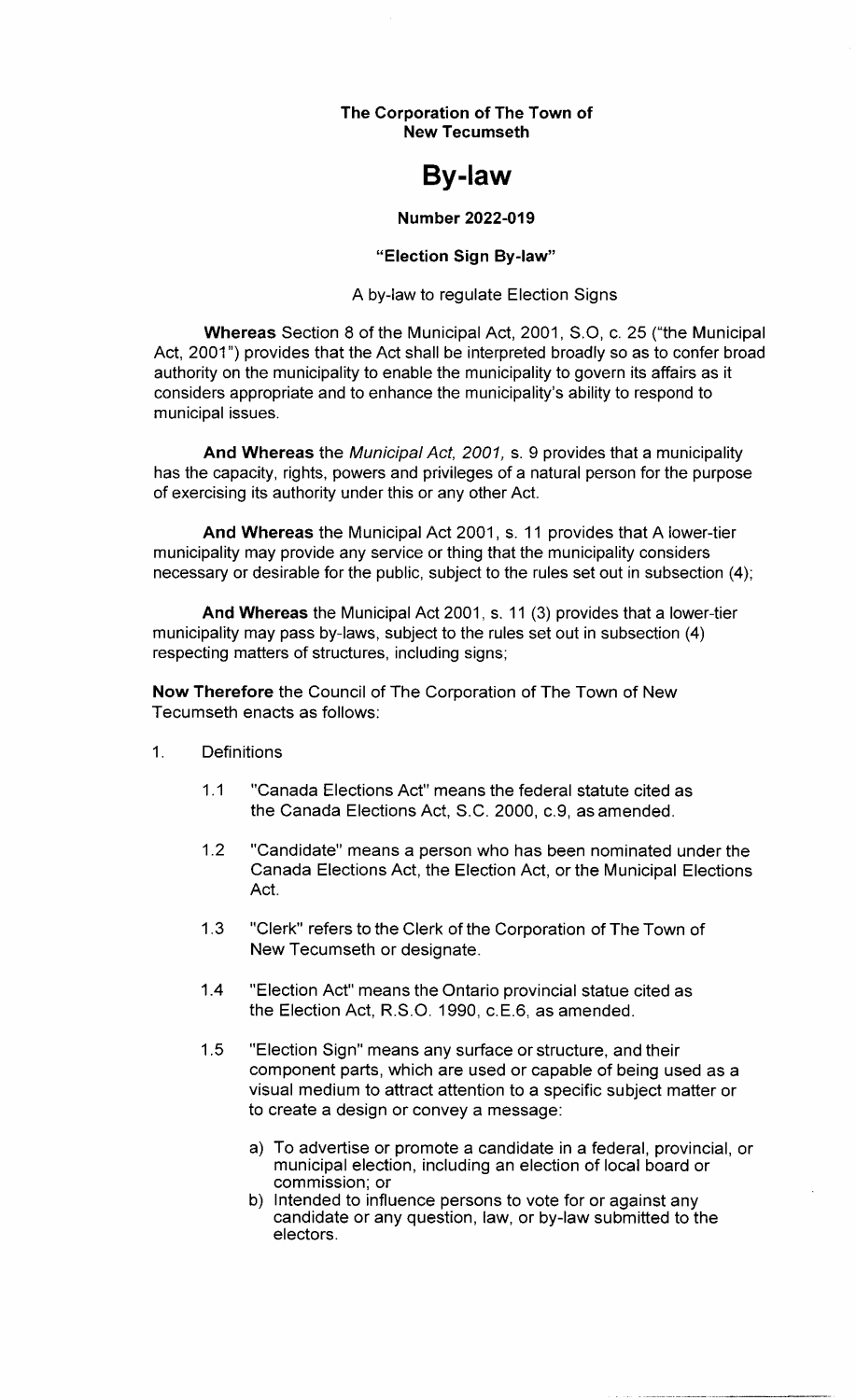By-law 2022-019 .................................................................................................. Page 2 of 6

- 1.6 "Highway" means a common and public highway, street, avenue, parkway, driveway, square, place, bridge, viaduct, trestle, any part of which is intended for or used by the general public for the passage of vehicles and includes the area between the lateral property line thereof;
- 1.7 "Municipal Elections Act" means the Ontario provincial statue cited as the Municipal Elections Act, 1996, S.O. 1996, c.32, as amended.
- 1.8 "Recurring Offenders" means any Candidate or Registered Third Party Advertiser who has an Election Sign removed on three or more separate occasions by the Town as a result of violations of this by-law.
- 1.9 "Registered Third Party Advertiser" means, any person or entity, including but not limited to a corporation or trade union who is not a registered candidate, political party, or constituency association and who incurs expenses with respect to:
	- a) A question, law or by-law submitted to the electors;
	- b) An issue associated with a person or political party participating in an election; or
	- c) A candidate or political party participating in an election under the Canada Elections Act, the Election Act, or the Municipal Elections Act.
- 1.10 "Sidewalk/pathway" means that portion of a highway as is set aside by the Town of New Tecumseth for the use of pedestrians.
- 1.11 'The Town" means the Corporation of The Town of New Tecumseth.
- 1.12 "Voting Location" means a location where voters cast their ballots in accordance with the Municipal Elections Act, the Election Act, or the Canada Elections Act and shall include the entire property and all boundaries associated with it when such voting location is within a public premises and shall mean the common elements when the voting place is located on private property.
	- a} Notwithstanding the above, individual units, and their doors, windows, balconies, etc. shall not be deemed to be common elements on private premises.
- 2. Administration
	- 2.1 This by-law shall be administered by the Town Clerk.
	- 2.2 The Town Clerk has the delegated authority to review any issue regarding an Election Sign and decide if any action is needed to uphold the general integrity of this by-law. The Town Clerk's decision shall be final.
- 3. Sign Deposit and Refund
	- 3.1 Prior to any Election Sign being affixed, displayed or otherwise erected within the Town in a municipal election, Candidates and Registered Third Party Advertisers shall file a deposit fee with the Clerk in the amount of \$300.00.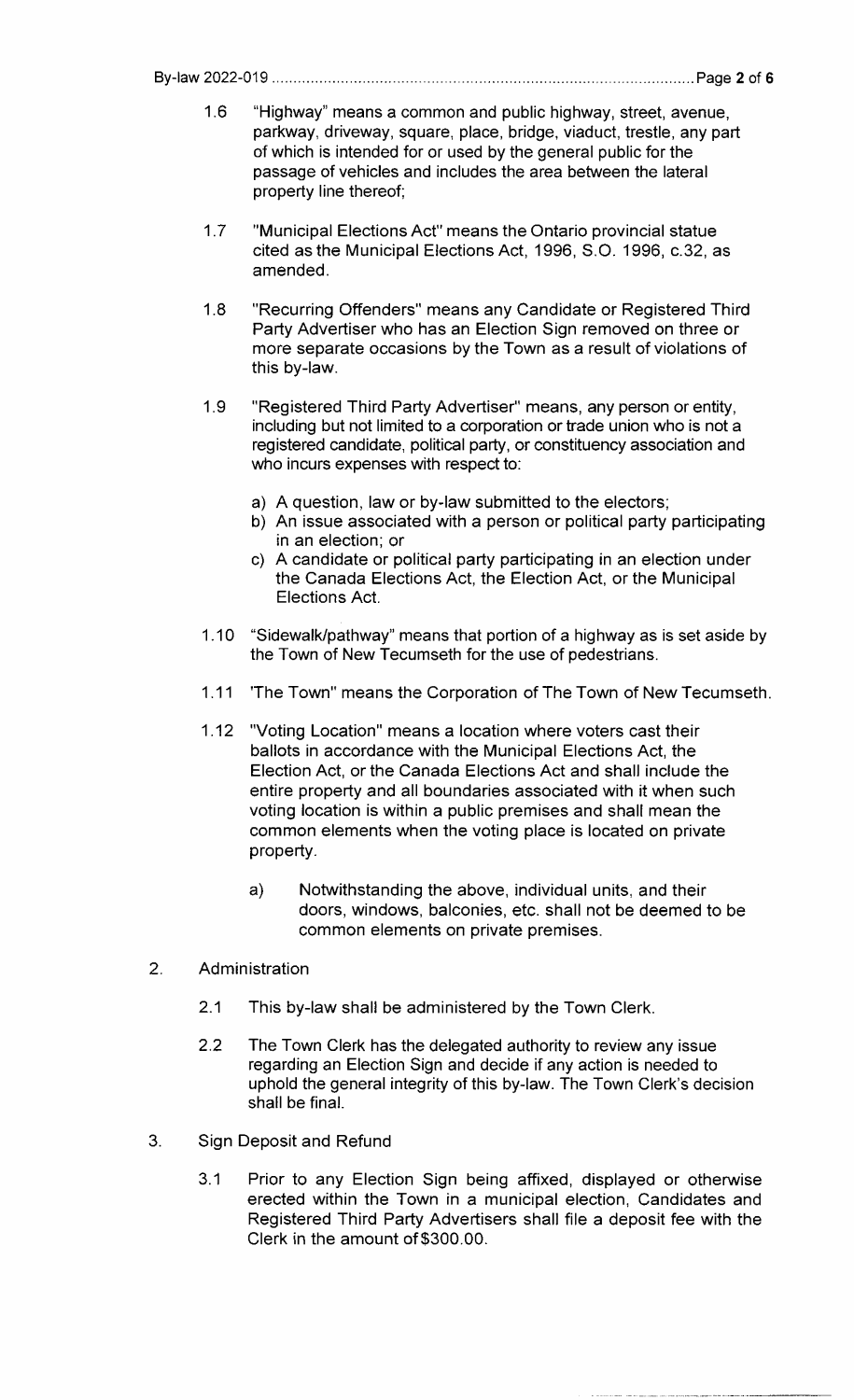- 3.2 Deposits may be paid in the form of cash, debit card or certified cheque payable to the Town.
- 3.3 Election Sign deposits are due and payable prior to any Election Signs being affixed, displayed or otherwise erected within The Town.
- 3.4 The deposit will be refunded upon satisfactory adherence to the provisions of this by-law throughout the campaign period.
- 3.5 The Clerk's decision to retain the deposit shall be final and not subject to review.
- 3.6 In the event that the deposit is not retained, the Clerk shall direct a refund of the deposit paid under this by-law following the end of Voting Day.
- 3.7 Recurring Offenders will forfeit their right to have their deposit returned.
- 4. General Provisions
	- 4.1 No Election Sign shall be erected prior to 45 calendar days before Voting Day in the year of a regular municipal election, or prior to the writ of the election in a federal or provincial election.
	- 4.2 No Election Sign shall be erected prior to Nomination Day for a municipal by-election, if Nomination Day is less than 45 calendar days prior to Voting Day, or prior to the **writ** of the election in a federal or provincial by-election.
	- 4.3 Election Signs may not be erected on private property without the express consent of the owner and/or occupant.
	- 4.4 Registered Third Party Advertisers are required to identify themselves on Election Signs so that it is clear who is responsible for each Election Sign.
	- 4.5 No Election Sign shall be displayed except within the ward/riding boundary applicable to that Election Sign. Notwithstanding any other provisions of this by-law, where a road serves as the boundary between wards/ridings, no Election Sign shall be displayed except on the side of the road within the boundaries of the ward/riding to which the Election Sign relates.
	- 4.6 The number of Election Signs per Candidate or Registered Third Party Advertiser permitted to be placed on private property or in front of private property can be no more than the number of street lines abutting the private property.
	- 4.7 Every Candidate shall ensure that Election Signs associated with a federal or provincial election are erected or installed in accordance with the Canada Elections Act (Federal) or Election Act {Provincial).
	- 4.8 No Candidate, Registered Third Party, or any other person shall affix, erect or otherwise display an Election Sign except as permitted by this by-law.
	- 4.9 No Election Sign shall be larger than 1.2m x 1.2m {4ft. x 4ft.} and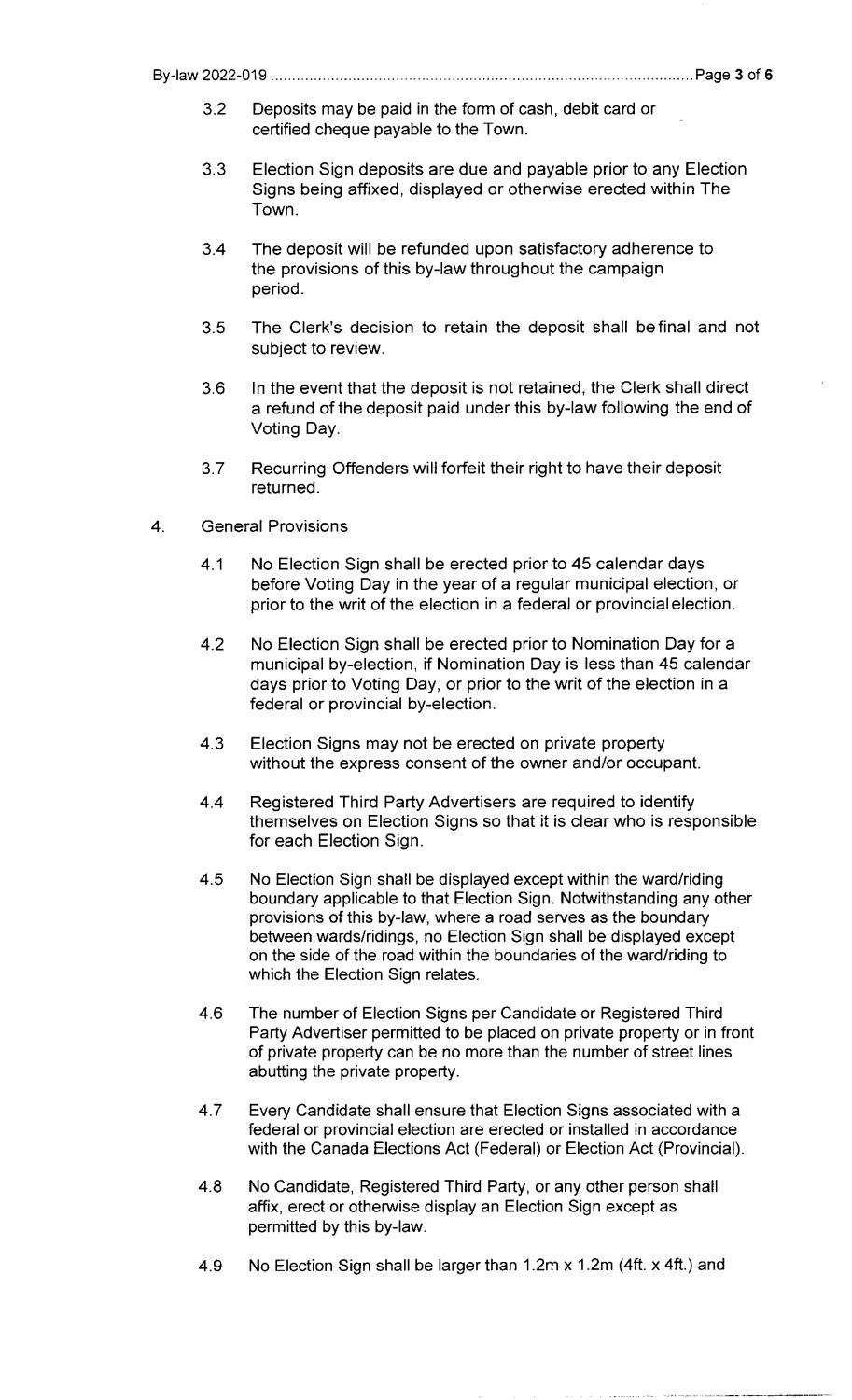the maximum sign height shall be 1.5m (5ft) above grade.

- 4.10 No Candidate, Registered Third Party, or any other person shall affix, erect, or display an Election Sign or permit an Election Sign to be affixed, erected, or displayed:
	- a) At the Voting Location;
	- b) On or within a vehicle or trailer parked within 50 metres of the voting location.
- 4.11 No person shall at any time place an Election Sign, or cause an Election Sign to be placed, on any Town owned property, except as permitted by this by-law.
- 4.12 No Election Signs shall be erected in a road allowance fronting private property without the express consent of the abutting property owner and/or occupant. Candidates and Registered Third Party Advertisers may be required to produce proof of written consent from the property owner/occupant to the Clerk within 24 hours upon request.
- 4.13 Where a highway includes a center median, no Election Sign shall be erected on the center median between the highway.
- 4.14 No Election Signs shall be erected closer than 2.1 m (7ft) from the edge of a highway.
- 4.15 No Election Sign shall:
	- a) Be in or on a vehicle on Town property;
	- b) Display or make use of the Town's logo;
	- c) Be illuminated or incorporate changing colours or lights;
	- d) Make use of visible moving parts or visible mechanical movement of any description;
	- e) Be placed on the following Town property:
		- I. Trees;
		- II. Posts;
		- 111. Utility Poles;
		- IV. Fences; or
		- V. Any other natural or artificial feature that rests on Town property.
- 4.16 No Election Sign shall:
	- a) Obstruct the visibility of any pedestrian or driver, or obstruct the visibility of any traffic device, or interfere with vehicular or pedestrian traffic in any manner;
	- b) Obstruct openings required for light, ventilation, ingress, egress, or emergency services;
	- c) Constitute a danger or hazard to the public.
	- 4.17 No person shall deface or willfully cause damage to a lawfully erected Election Sign.
	- 4.18 No person shall remove or relocate an Election Sign other than the Candidate or Registered Third Party Advertiser it belongs to, or Municipal Law Enforcement Officers in accordance with this by-law.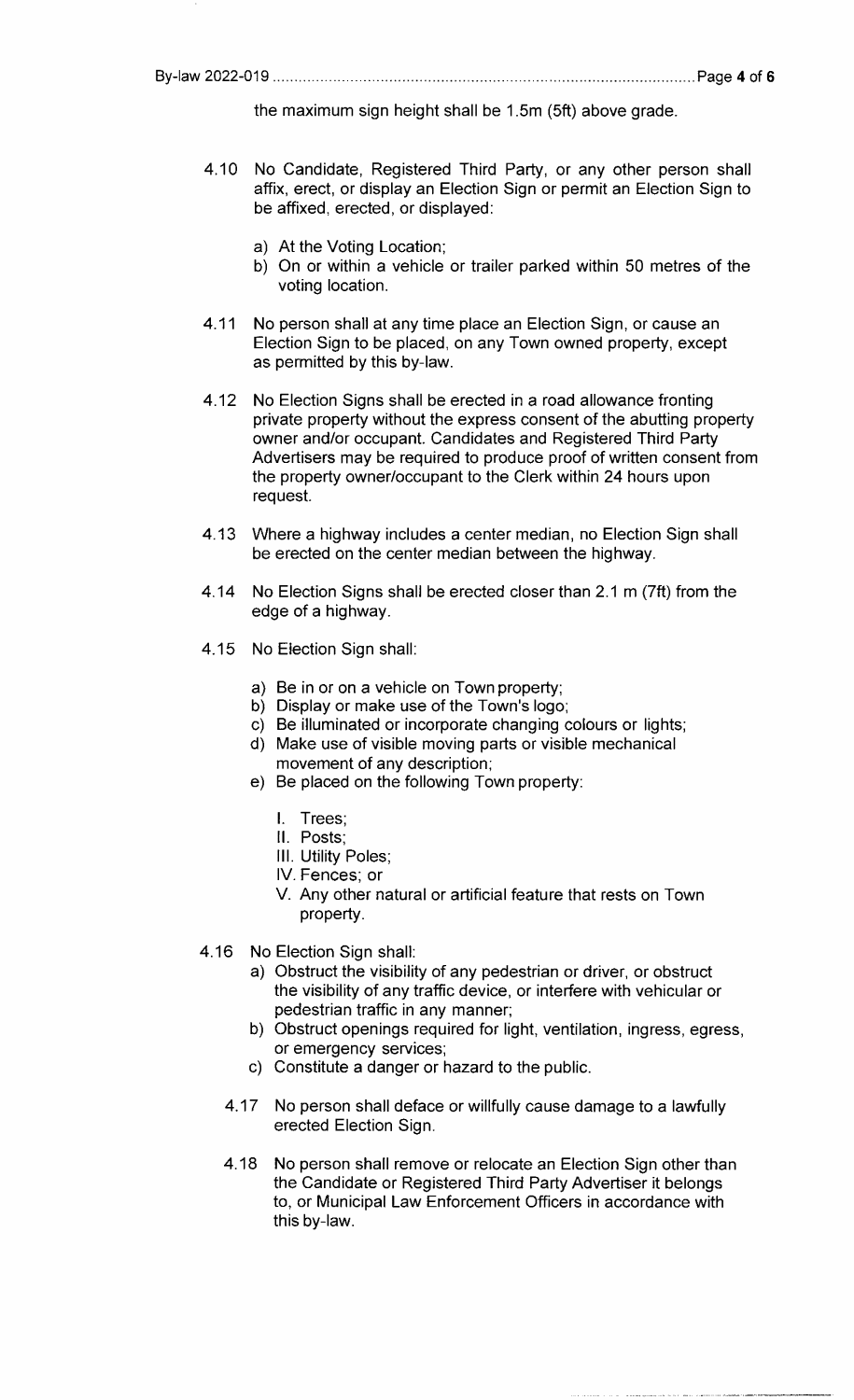## 5. Removal of Signs

- 5.1 Where an Election Sign is in violation of 4.16, the Election Sign will be removed immediately by the Town without prior notice to the Candidate or Registered Third Party Advertiser and the Candidate or Registered Third Party Advertiser will thereafter be given notice of the removal.
- 5.2 Where Election Signs have otherwise been erected in contravention of this by-law, the Town:
	- a) Will notify the Candidate or Registered Third Party Advertiser to remove the Election Sign or take the necessary action to ensure the Election Sign complies with the provisions of this by-law within 24 hours;
	- b) Will, if necessary, remove the Election Sign after 24 hours of non-compliance, notify the Candidate or Registered Third Party Advertiser, and maintain a record of the compliance enforcement action.
- 5.3 Removed Election Signs will be available for retrieval by Candidates and Registered Third Party Advertisers after Voting Day.
- 5.4 Election Signs must be removed within five (5) calendar days following the election. If they are not removed within this time frame, Town staff will remove the Election Signs and the deposit will be retained by the Town.
- 5.5 The Town shall not be liable for any damage or loss of an Election Sign that was displayed in accordance with this by-law or that was removed by a Municipal Law Enforcement Officer.
- 6. Notification
	- 6.1 The Town may notify Candidates and Registered Third Party Advertisers of infractions and compliance enforcement actions by email.
- 7. Enforcement
	- 7 .1 The provisions of this by-law shall be enforceable by a Municipal Law Enforcement Officer, or other such persons appointed by the Municipality.
	- 7.2 No person shall hinder or obstruct or attempt to hinder or obstruct any person who is exercising a power or performing a duty under this by-law.
	- 7.3 Every person who contravenes this By-Law is, upon conviction in a court of competent jurisdiction, therefore guilty of an offence and shall be liable to a fine as provided under the Municipal Act. 2001, as amended.
- 8. Repeal
	- 8.1 That By-law 2018-061 is hereby repealed.